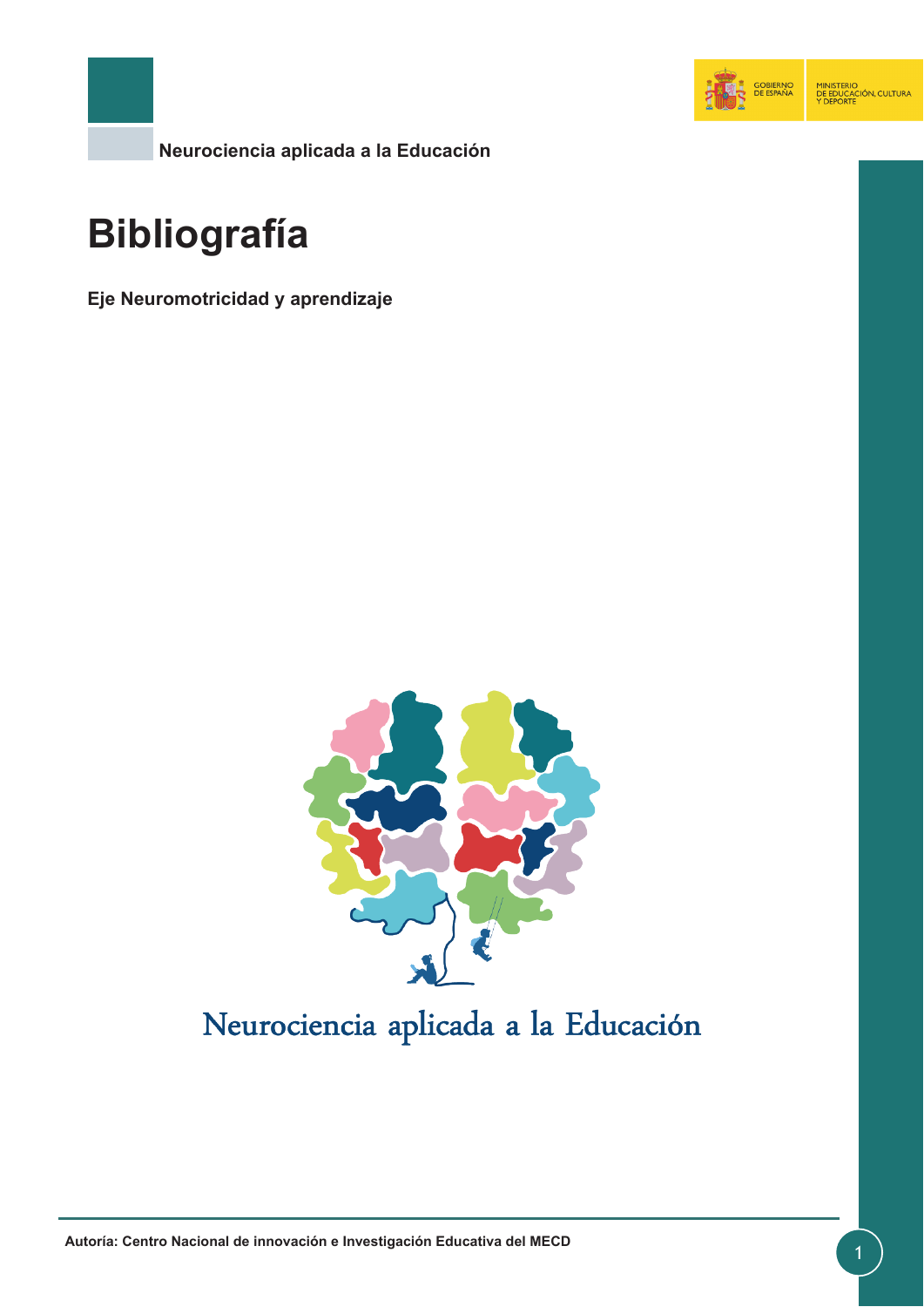

### **Bibliografía**

- Åberg, M. A., Pedersen, N. L., Torén, K., Svartengren, M., Bäckstrand, B., Johnsson, T., Cooper-Kuhn, C. M., Aberg, N. D., Nilsson, M. y Kuhn, H. G. (2009). Cardiovascular fitness is associated with cognition in young adulthood. *Proceedings of the National Academy of Sciences, 106*, 20906-20911. doi: [10.1073/pnas.0905307106.](http://www.pnas.org/content/106/49/20906)
- Ahamed, Y., Macdonald, H., Reed, K., Naylor, P.J., Liu-Ambrose, T. y McKay, H. (2007). Schoolbased physical activity does not compromise children's academic performance. *Medicine* and *Science* in *Sports* and *Exercise, 39*, 371-376.
- Ardoy, D. N., Fernandez-Rodriguez, J. M., Jimenez-Pavon, D., Castillo, R., Ruiz, J. R. y Ortega, F. B. (2014). A physical education trial improves adolescents' cognitive performance and academic achievement: the EDUFIT study. *Scandinavian Journal of Medicine & Science in Sports*, *24* (1), e52–61. doi: [10.1111/sms.12093](http://onlinelibrary.wiley.com/doi/10.1111/sms.12093/abstract).
- Ardoy, D. N., Fernández-Rodríguez, J. M., Ruiz, J. R., Chillón, P., España-Romero, V., Castillo, M. J. y Ortega, F. B. (2011). Improving physical fitness in adolescents through a school-based intervention: the EDUFIT study. *Revista Española de Cardiología, 64* (6):484-91. doi: [10.1016/j.recesp.2011.01.009.](http://linkinghub.elsevier.com/retrieve/pii/S0300893211003149)
- Barha, C., Galea, L., Nagamatsu, L., Erickson, K. I. y Ambrose, T. L. (2017). Personalizing exercise recommendations for brain health: considerations and future directions. *British Journal of Sports Medicine*, *51*, 636-639. doi: [10.1136/bjsports-2016-096710](http://bjsm.bmj.com/content/51/8/636).
- Baym, C. L., Khan, N.A., Monti, J. M., Raine, L. B., Drollette, E. S., Moore, R. D., Scudder, M. R., Kramer, A. F., Hillman, C. H. y Cohen, N. J. (2014). Dietary lipids are differentially associated with hippocampal-dependent relational memory in prepubescent children. *American Journal of Clinical Nutrition. 99* (5):1026-32. doi: [10.3945/ajcn.113.079624.](http://ajcn.nutrition.org/content/99/5/1026)
- Berenson, G. S., Srinivasan, S. R., Bao, W., Newman, W. P., Tracy, R.E. y Wattigney, W. A. (1998). Association between multiple cardiovascular risk factors and atherosclerosis in children and young adults. The Bogalusa Heart Study. *The New England Journal of Medicine*, *338*, 1650-1656.
- Best, J. R., Miller, P. H. y Naglieric, J. A. (2011). Relations between executive function and academic achievement from ages 5 to 17 in a large, representative national simple. *Learning and Individual Differences*, *21*, 327-336.
- Biddle, S. J. y Asare, M. (2011). Physical activity and mental health in children and adolescents: a review of reviews. *British journal of sports medicine*, 45 (11): 886-95. doi: [10.1136/](http://bjsm.bmj.com/content/45/11/886) [bjsports-2011-090185.](http://bjsm.bmj.com/content/45/11/886)
- Biggs, S. N. y Dollman, J. (2007). Association between sleep, BMI and waist girth in children and adolescents: a retrospective analysis. *Acta Paediatrica,* 96(12):1839-40.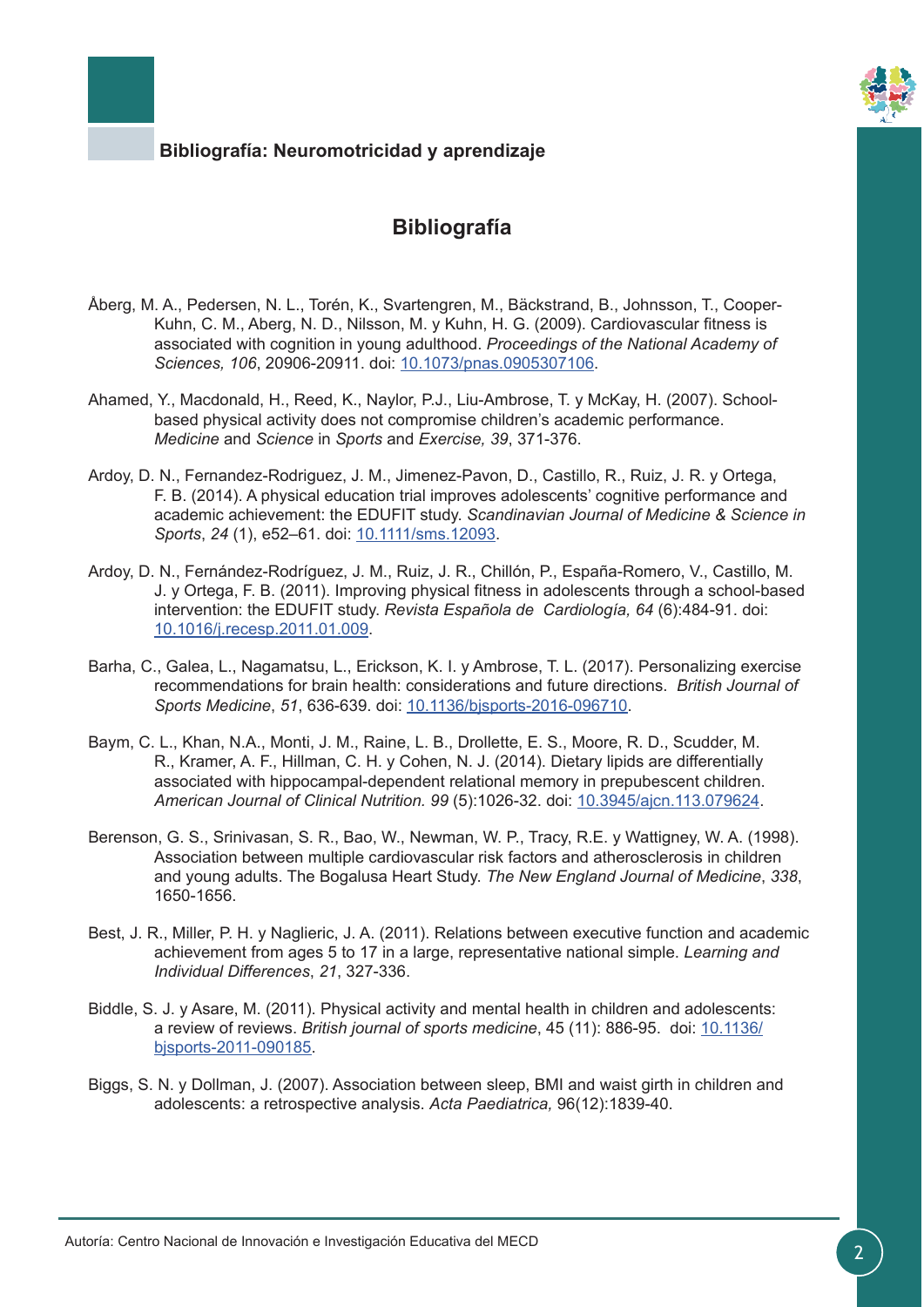

- Booth, J. N., Leary, S. D., Joinson, C., Ness, A. R., Tomporowski, P. D., Boyle, J. M. y Reilly, J. J. (2014). Associations between objectively measured physical activity and academic attainment in adolescents from a UK cohort. *British Journal of Sports* Medicine, *48*(3), 265–270. doi: [10.1136/bjsports-2013-092334](http://bjsm.bmj.com/content/48/3/265).
- Castelli, D. M., Hillman, C. H., Buck, S. M. y Erwin, H. E. (2007). Physical fitness and academic achievement in third- and fifth-grade students. *Journal of Sport & Exercise Psychology*, *29* (2), 239–252.
- Chaddock, L., Erickson, K. I., Prakash, R. S., Kim, J. S., Voss, M. W., Vanpatter, M., Pontifex, M. B., Raine, L. B., Konkel, A., Hillman, C. H., Cohen, N. J. y Kramer, A. F. (2010a). A neuroimaging investigation of the association between aerobic fitness, hippocampal volume, and memory performance in preadolescent children. *Brain Research*, *1358*, 172- 183. doi: [10.1016/j.brainres.2010.08.049.](http://linkinghub.elsevier.com/retrieve/pii/S0006899310018317)
- Chaddock, L., Erickson, K. I., Prakash, R. S., Vanpatter, M., Voss, M. W., Pontifex, M. B., Raine, L. B., Hillman, C. H. y Kramer, A. F. (2010b). Basal ganglia volume is associated with aerobic fitness in preadolescent children. *Developmental Neuroscience*, *32*, 249-256. doi: [10.1159/000316648](https://www.karger.com/Article/Abstract/316648).
- Chaddock, L., Erickson, K. I., Voss, M. W., Knecht, A. M., Pontifex, M. B., Castelli, D. M., Hillman, C. H. y Kramer, A. F. (2013). The effects of physical activity on functional MRI activation associated with cognitive control in children: a randomized controlled intervention. *Frontiers in Human Neuroscience*, *7*, 72. doi: [10.3389/fnhum.2013.00072.](https://www.frontiersin.org/articles/10.3389/fnhum.2013.00072/full)
- Chaddock-Heyman, L., Erickson, K. I., Holtrop, J. L., Voss, M. W., Pontifex, M. B., Raine, L. B., Hillman, C. H. y Kramer, A. F. (2014). Aerobic fitness is associated with greater white matter integrity in children. *Frontiers in Human Neuroscience,* 8: 584. doi: [10.3389/](https://www.frontiersin.org/articles/10.3389/fnhum.2014.00584/full) [fnhum.2014.00584.](https://www.frontiersin.org/articles/10.3389/fnhum.2014.00584/full)
- Chaddock-Heyman, L., Erickson, K. I., Kienzler, C., King, M., Pontifex, M. B., Raine, L. B., Hillman, C. H. y Kramer, A. F. (2015). The role of aerobic fitness in cortical thickness and mathematics achievement in preadolescent children. *PLoS One*, *10* (8), e0134115. doi: [10.1371/journal.pone.0134115](http://journals.plos.org/plosone/article?id=10.1371/journal.pone.0134115).
- Chaddock-Heyman, L., Erickson, K. I., Chappell, M. A., Kienzler, C., Johnson, C. L., Knecht, A., Drollette, E. S., Raine, L. B., Scudder, M. R., Kao, S. C., Hillman, C. H. y Kramer, A. F. (2016). Aerobic fitness is associated with greater hippocampal cerebral blood flow in children. *Developmental Cognitive Neuroscience*, *20*, 52-58. doi: [10.1016/j.](http://www.sciencedirect.com/science/article/pii/S1878929315300773?via%3Dihub) [dcn.2016.07.001.](http://www.sciencedirect.com/science/article/pii/S1878929315300773?via%3Dihub)
- Coe, D. P., Pivarnik, J. M., Womack, C. J., Reeves, M. J. y Malina, R. M., (2006). Effect of physical education and activity levels on academic achievement in children. *Medicine and Science in Sports and Exercise, 38,* 1515-1519.
- Cotman, C. W., Berchtold, N. C. y Christie, L. A. (2007). Exercise builds brain health: key roles of growth factor cascades and inflammation. *Trends in Neurosciences*, 30(9):464-72.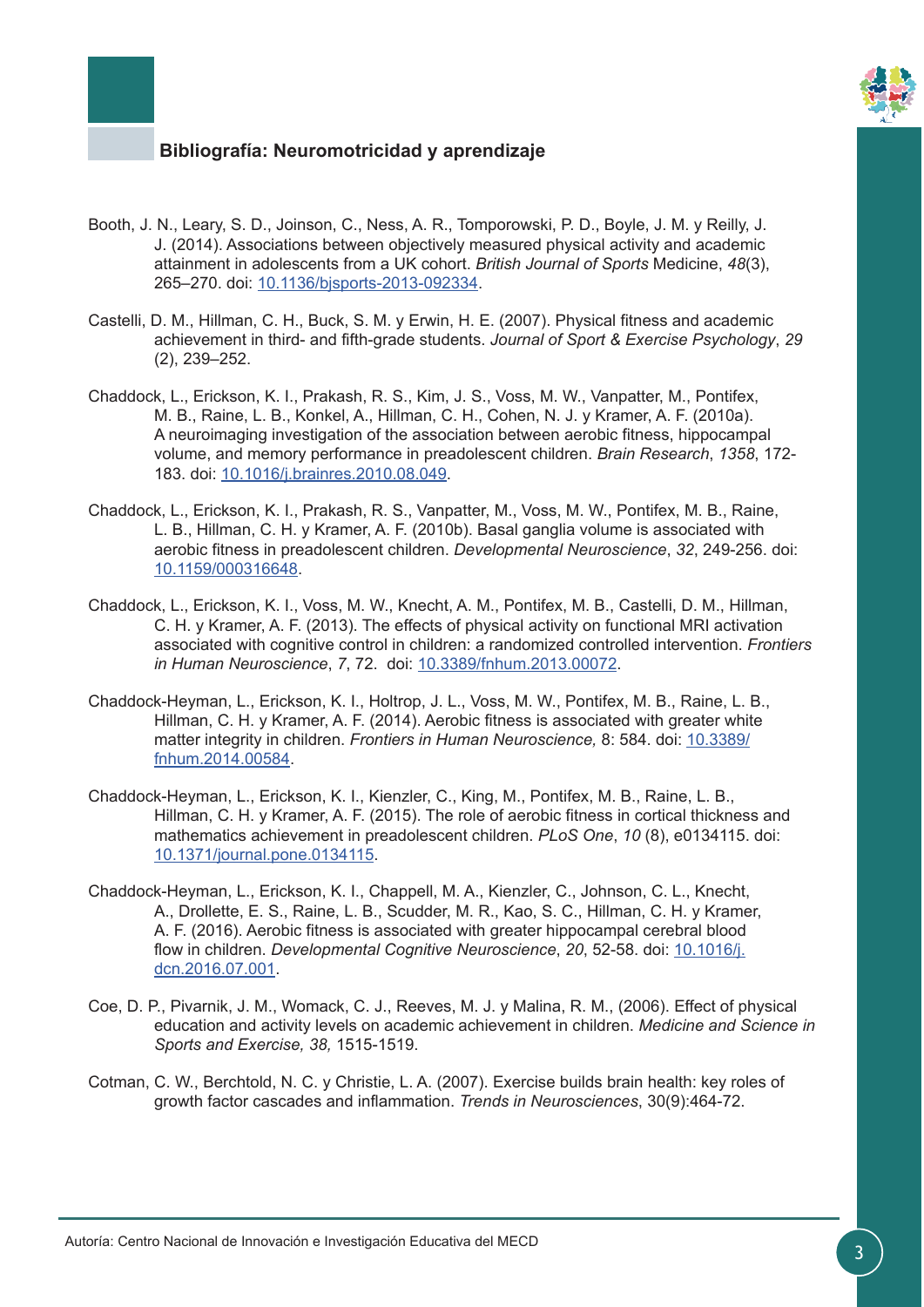

- Donnelly, J. E., Hillman, C. H., Castelli, D. M., Etnier, J. L., Lee, S. M., Tomporowski, P., Lambourne, K. y Szabo-Reed, A. N. (2016). Physical activity, fitness, cognitive function, and academic achievement in children: A systematic review: American College of Sports Medicine Position Stand. *Medicine and Science in Sports and Exercise*, *48*, 1197–1222. doi: [10.1249/](http://journals.lww.com/acsm-msse/pages/articleviewer.aspx?year=2016&issue=06000&article=00027&type=abstract) [MSS.0000000000000901](http://journals.lww.com/acsm-msse/pages/articleviewer.aspx?year=2016&issue=06000&article=00027&type=abstract)
- Duzel, E., Van Praag, H. y Sendtner, M. (2016). Can physical exercise in old age improve memory and hippocampal function? *Brain*, *139*, 662–673. doi: [10.1093/brain/awv407](https://academic.oup.com/brain/article-lookup/doi/10.1093/brain/awv407).
- Erickson, K. I., Voss, M. W., Prakash, R. S., Basak, C., Szabo, A., Chaddock, L., Kim, J. S., Heo, S., Alves, H., White, S. M., Wojcicki, T. R., Mailey, E., Vieira, V. J., Martin, S. A., Pence, B. P., Woods, J. A., McAuley, E. y Kramer, A. F. (2011). Exercise training increases size of hippocampus and improves memory. *Proceedings of the National Academy of Sciences*, *108* (7), 3017-3022. doi: [10.1073/pnas.1015950108](http://www.pnas.org/content/108/7/3017).
- Erickson, K. I., Hillman, C. H. y Kramer, A. F. (2015). Physical activity, brain, and cognition. *Current Opinion in Behavioral Sciences*, *4*, 27–32. doi: [10.1016/j.cobeha.2015.01.005.](http://www.sciencedirect.com/science/article/pii/S2352154615000157?via%3Dihub)
- Ericsson, I. (2008). Motor skills, attention and academic achievements: an intervention study in school years 1-3. *British Educational Research Journal, 34,* 301–313. doi: [10.1080/01411920701609299.](http://onlinelibrary.wiley.com/doi/10.1080/01411920701609299/abstract)
- Esteban-Cornejo, I., Cadenas-Sanchez, C., Contreras-Rodriguez, O., Verdejo-Roman, J., Mora-Gonzalez, J., Migueles, J. H., Henriksson, P., Davis, C. L., Verdejo-Garcia, A., Catena, A., Ortega, F. B. (2017). A whole brain volumetric approach in overweight/obese children: Examining the association with different physical fitness components and academic performance. The ActiveBrains project. *Neuroimage*, 5;159:346-354. doi: [10.1016/j.](http://www.sciencedirect.com/science/article/pii/S1053811917306584?via%3Dihub) [neuroimage.2017.08.011](http://www.sciencedirect.com/science/article/pii/S1053811917306584?via%3Dihub).
- Fox, C. K., Barr-Anderson, D., Neumark-Sztainer, D. y Wall, M. (2010). Physical activity and sports team participation: associations with academic outcomes in middle school and high school students. *Journal* of *School Health, 80*, 31-37. doi: [10.1111/j.1746-1561.2009.00454.x.](http://onlinelibrary.wiley.com/doi/10.1111/j.1746-1561.2009.00454.x/abstract)
- Gómez-Pinilla F. y Tyagi E. (2013). Diet and cognition: interplay between cell metabolism and neuronal plasticity. *Current Opinion in Clinical Nutrition & Metabolic Care*, *16* (6), 726–733. doi: [10.1097/MCO.0b013e328365aae3.](http://journals.lww.com/co-clinicalnutrition/pages/articleviewer.aspx?year=2013&issue=11000&article=00021&type=abstract)
- Gutin, B., Yin, Z., Johnson, M. y Barbeau, P. (2008). Preliminary findings of the effect of a 3-year after-school physical activity intervention on fitness and body fat: the Medical College of Georgia Fitkid Project. *International Journal of Pediatric Obesity, 3 Suppl* 1:3-9. doi: [10.1080/17477160801896457.](http://www.tandfonline.com/doi/abs/10.1080/17477160801896457)
- Haan M. N. y Wallace R. (2004). Can dementia be prevented? Brain aging in a population-based context. *Annual Review of Public Health*, *25*, 1–24.
- Haapala, E. A., Väistö, J., Lintu, N., Westgate, K., Ekelund, U., Poikkeus, A. M., Brage, S. y Lakka T. A. (2017). Physical activity and sedentary time in relation to academic achievement in children. *Journal of Science and Medicine in Sport*, *20* (6), 583-589. doi: [10.1016/j.](http://www.jsams.org/article/S1440-2440(16)30238-9/fulltext) [jsams.2016.11.003](http://www.jsams.org/article/S1440-2440(16)30238-9/fulltext).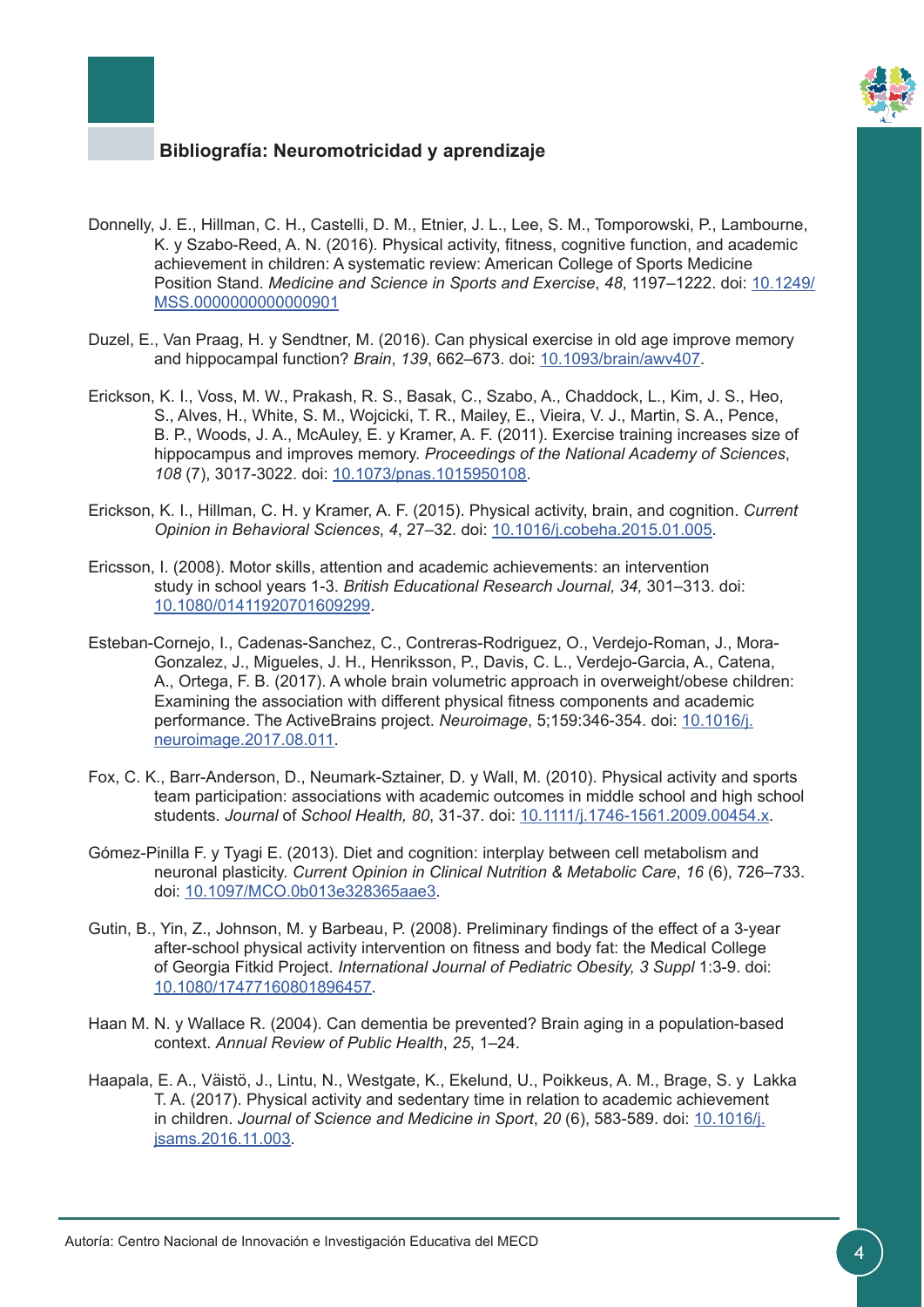

- Hassevoort, K. M., Khan, N. A., Hillman, C. H. y Cohen, N. J. (2016). Childhood Markers of Health Behavior Relate to Hippocampal Health, Memory, and Academic Performance. *Mind, Brain, and Education*, *10* (3), 162-170. doi: [10.1111/mbe.12108.](http://onlinelibrary.wiley.com/doi/10.1111/mbe.12108/abstract)
- Herting, M. M., Colby, J. B., Sowell, E. R. y Nagel, B. J. (2014). White matter connectivity and aerobic fitness in male adolescents. *Developmental Cognitive Neuroscience. 7*: 65–75. doi: [10.1016/j.dcn.2013.11.003.](http://www.sciencedirect.com/science/article/pii/S1878929313000959?via%3Dihub)
- Herting, M. M., Keenan, M. F. y Nagel, B. J. (2016). Aerobic fitness linked to cortical brain development in adolescent males: preliminary findings suggest a possible role of BDNF genotype. *Frontiers in Human Neuroscience*, *10*, 327. doi: [10.3389/fnhum.2016.00327.](https://www.frontiersin.org/articles/10.3389/fnhum.2016.00327/full)
- Herrador-Colmenero, M., Villa-González, E. y Chillón, P (2017). Children who commute to school unaccompanied have greater autonomy and perceptions of safety. *Acta Paediatrica*. doi: [10.1111/apa.14047.](http://onlinelibrary.wiley.com/doi/10.1111/apa.14047/abstract)
- Hillman, C. H., Erickson, K. I. y Kramer, A. F. (2008). Be smart, exercise your heart: exercise effects on brain and cognition. *Nature Reviews Neuroscience, 9,* 58-65.
- Hillman, C. H., Pontifex, M. B., Castelli, D. M., Khan, N. A., Raine, L. B., Scudder, M. R., Drollette, E. S., Moore, R. D., Wu, C. T. y Kamijo, K. (2014). Effects of the FITKids randomized controlled trial on executive control and brain function. *Pediatrics*, 134, 1063-1071. doi: [10.1542/peds.2013-3219](http://pediatrics.aappublications.org/content/134/4/e1063).
- Hillman, C. H., Erickson, K. I. y Hatfield, B. D. (2017). Run for your life! Childhood physical activity effects on brain and cognition. *Kinesiology Review*, *6,* 12-21.
- Huertas-Delgado, F.J., Herrador-Colmenero, M., Villa-González, E., Aranda-Balboa, M.J., Caceres, V., Mandic, S. y Chillon, P. (2017). Parental Perceptions of Barriers to Active Commuting to School in Spanish Children and Adolescents. *European Journal of Public Health, 1* (6). doi: [10.1093/eurpub/ckw249](https://academic.oup.com/eurpub/article-abstract/27/3/416/2929359?redirectedFrom=fulltext).
- Isorna, M., Navia, C. y Felpeto, M. (2013). La transición de la educación primaria a la educación secundaria: sugerencias para padres. Innovación Educativa, 23: 161-177.
- Jaakkola, T., Hillman, C. H., Kalaja, S. y Liukkonen, J. (2015). The associations among fundamental movement skills, self-reported physical activity, and academic performance during junior high school in Finland. *Journal of Sports Sciences*, 33, 1719-1729. doi: [10.1080/02640414.2015.1004640](http://www.tandfonline.com/doi/abs/10.1080/02640414.2015.1004640?journalCode=rjsp20).
- Jacotte-Simancas, A., Costa-Miserachs, D., Coll-Andreu, M., Torras-Garcia, M., Borlongan, C. V. y Portell-Cortes, I. (2015). Effects of voluntary physical exercise, citicoline, and combined treatment on object recognition memory, neurogenesis, and neuroprotection after traumatic brain injury in rats. *Journal of Neurotrauma*, *32* (10), 739-751. doi: [10.1089/neu.2014.3502](http://online.liebertpub.com/doi/10.1089/neu.2014.3502).
- Kaiser, M. L., Schoemaker, M. M., Albaret, J. M. y Geuze, R. H. (2015). What is the evidence of impaired motor skills and motor control among children with attention deficit hyperactivity disorder (ADHD)? Systematic review of the literature. *Research in Developmental Disabilities,* 36, 338–357. doi: [10.1016/j.ridd.2014.09.023](http://www.sciencedirect.com/science/article/pii/S0891422214004132?via%3Dihub).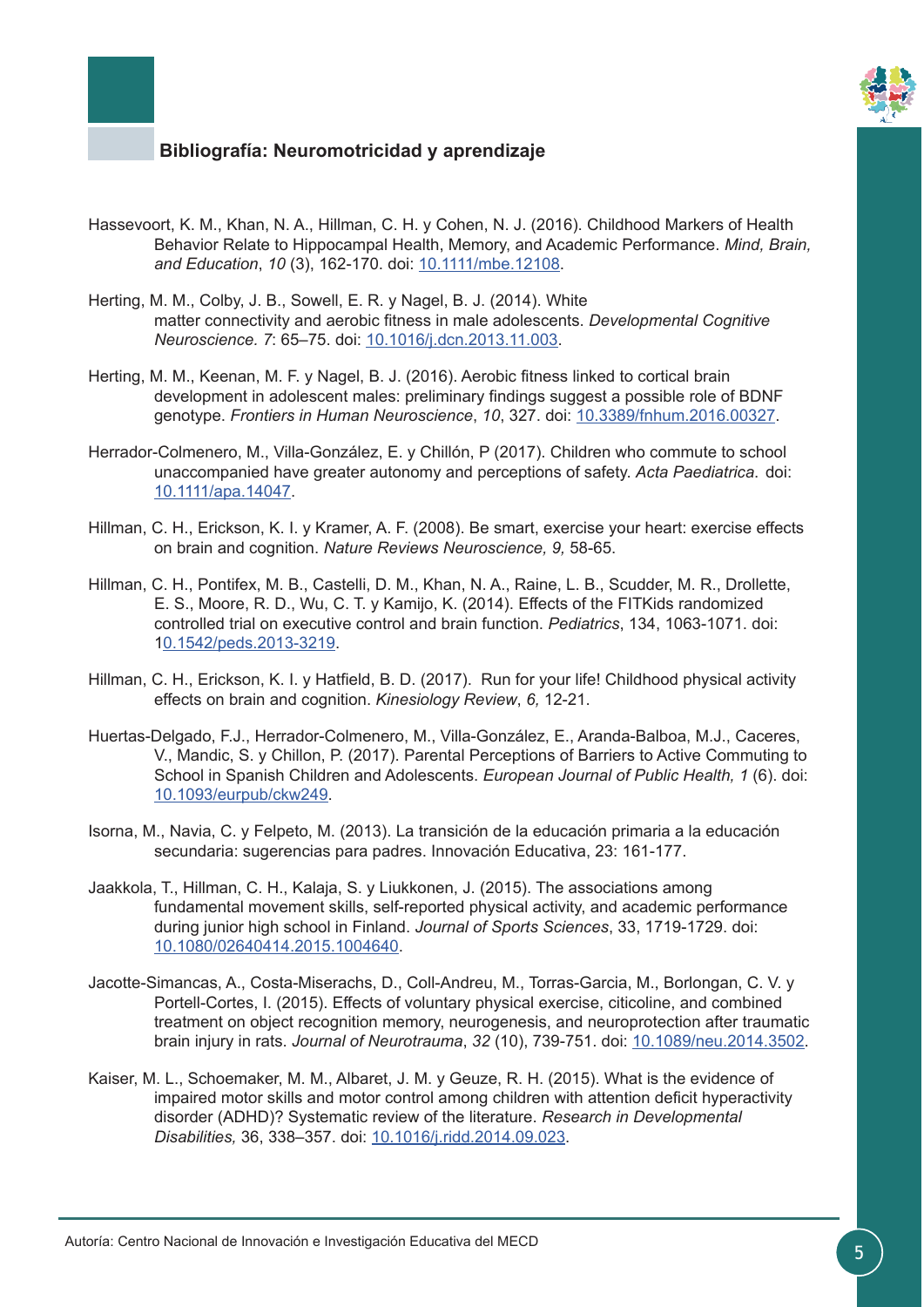

- Kall, L. B., Nilsson, M. y Linden, T. (2014). The impact of a physical activity intervention program on academic achievement in a Swedish elementary school setting. *The Journal of School Health*, *84* (8), 473-480. doi: [10.1111/josh.12179.](http://onlinelibrary.wiley.com/doi/10.1111/josh.12179/abstract)
- Kamijo, K., Pontifex, M. B., O'Leary, K. C, Scudder, M. R., Wu, C. T, Castelli, D. M. y Hillman, C. H. (2011). The effects of an afterschool physical activity program on working memory in preadolescent children. *Developmental Science 14,* 1046-1058. doi: [10.1111/j.1467-](http://onlinelibrary.wiley.com/doi/10.1111/j.1467-7687.2011.01054.x/abstract) [7687.2011.01054.x](http://onlinelibrary.wiley.com/doi/10.1111/j.1467-7687.2011.01054.x/abstract).
- Kao, S. C., Westfall, D. R., Soneson, J., Gurd, B. y Hillman, C. H. (2017). Comparison of the acute effects of high-intensity interval training and continuous aerobic walking on inhibitory control. *Psychophysiology,* 54 (9): 1335-1345. doi: [10.1111/psyp.12889.](http://onlinelibrary.wiley.com/doi/10.1111/psyp.12889/abstract)
- Kelly Y., Kelly J. y Sacker A. (2013). Time for bed: associations with cognitive performance in 7-yearold children: a longitudinal population-based study. *Journal of Epidemiology & Community Health, 1;67* (11):926-31. doi: [10.1136/jech-2012-202024.](http://jech.bmj.com/content/67/11/926)
- Kontra, C., Lyons, D. J., Fischer, S. M. y Beilock, S. L. (2015). Physical experience enhances science learning. *Psychological Science*, 26(6), 737-749. doi: [10.1177/0956797615569355](http://journals.sagepub.com/doi/10.1177/0956797615569355).
- Krafft, C. E., Schaeffer, D. J., Schwarz, N. F., Chi. L., Weinberger, A. L., Pierce. J. E., Rodrigue, A. L., Allison, J. D., Yanasak, N. E., Liu, T., Catherine L. Davis, C. L. y McDowell, J. E. (2014). Improved Fronto-Parietal White Matter Integrity in Overweight Children is Associated with Attendance in an After-School Exercise Program. *Developmental Neuroscience; 36*(1): 1–9. doi: [10.1159/000356219.](https://www.karger.com/Article/FullText/356219)
- Kubesch, S., Walk, L., Spitzer, M., Kammer, T., Lainburg, A., Heim, R. y Hille, K. (2009). A 30-minute physical education program improves students' executive attention. *Mind, Brain, and Education, 3*, 235-242.
- Lang, J. J., Belanger, K., Poitras, V., Janssen, I., Tomkinson, G. R. y Tremblay, M. S. (2017). Systematic review of the relationship between 20m shuttle run performance and health indicators among children and youth. *Journal of Science and Medicine in Sport*. doi: [10.1016/j.jsams.2017.08.002](http://www.jsams.org/article/S1440-2440(17)30990-8/fulltext).
- Lakes, K. D. y Hoyt, W. T. (2004). Promoting self-regulation through school-based martial arts training. *Applied Developmental Psychology*, *25,* 283-302.
- Latorre, E., Layunta, E., Grasa, L., Castro, M., Pardo, J., Gomollón F., Alcalde A.I. y Mesonero, J. E. (2016). Intestinal Serotonin Transporter Inhibition by Toll-Like Receptor 2 Activation. A Feedback Modulation. *Public Library of Science (PLoS One),* 29;11 (12), e0169303. doi: [10.1371/journal.pone.0169303.](http://journals.plos.org/plosone/article?id=10.1371/journal.pone.0169303)
- Littlecott, H. J., Moore, G. F., Moore, L., Lyons, R. A. y Murphy, S. (2015). Association between breakfast consumption and educational outcomes in 9–11-year-old children. *Public Health Nutrition, 19(9):1575-82*. doi: [10.1017/S1368980015002669](https://www.cambridge.org/core/journals/public-health-nutrition/article/association-between-breakfast-consumption-and-educational-outcomes-in-911yearold-children/8174B87D235C67D22C0913F66E1ED6B4).
- Lucas, S. J., Cotter, J. D., Brassard, P. y Bailey, D. M. (2015). High-intensity interval exercise and cerebrovascular health: curiosity, cause, and consequence. *Journal of Cerebral Blood Flow & Metabolism, 35* (6)*,* 902–911. doi: [10.1038 / jcbfm.2015.49.](http://journals.sagepub.com/doi/10.1038/jcbfm.2015.49)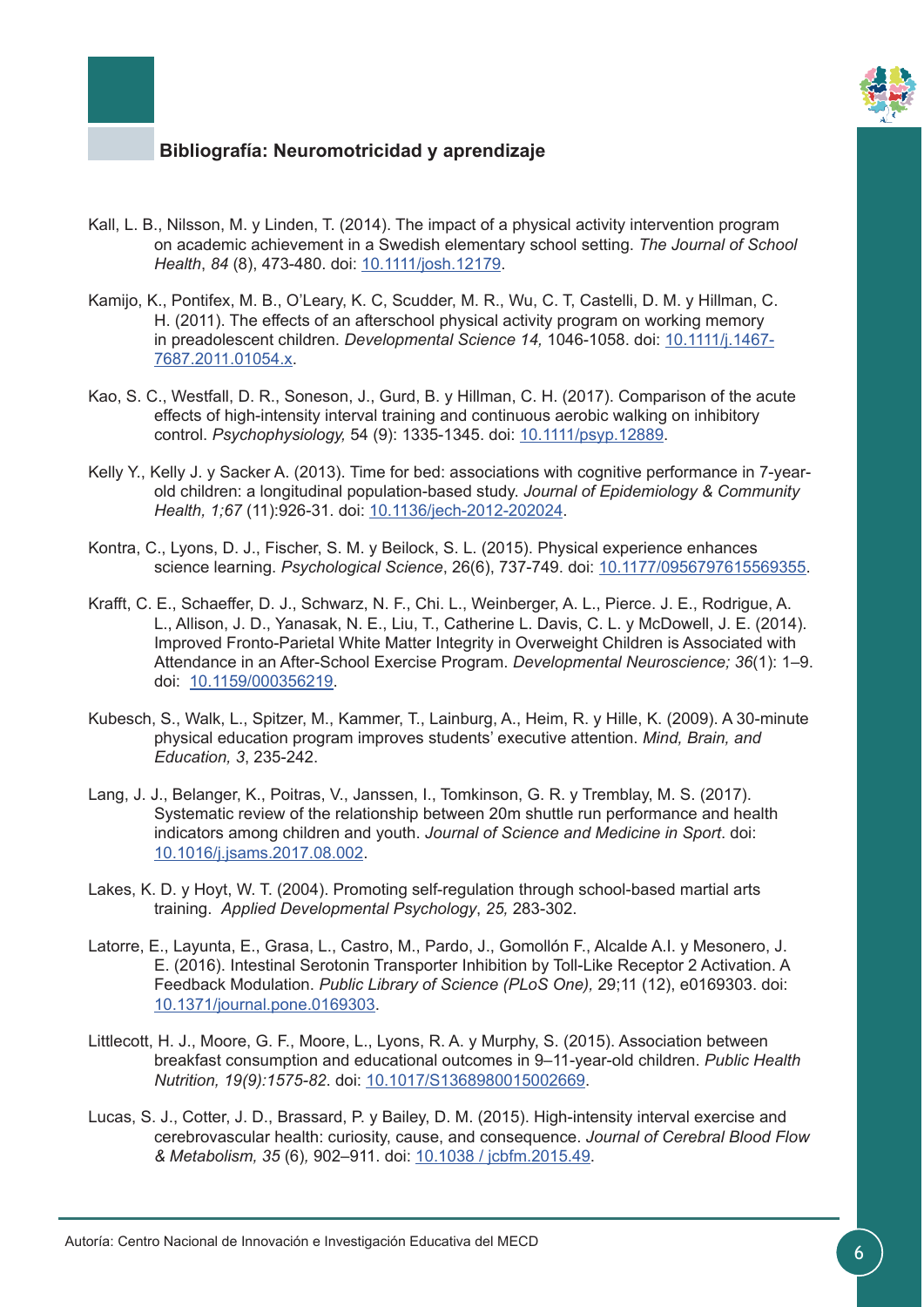

- Ma J. K., Le Mare L. y Gurd B. J. (2015). Four minutes of in-class high-intensity interval activity improves selective attention in 9- to 11-year olds. *Applied Physiology Nutrition and Metabolism, 40*, 238-244. doi: [10.1139/apnm-2014-0309.](http://www.nrcresearchpress.com/doi/10.1139/apnm-2014-0309)
- Maass, A., Duzel, S., Goerke, M., Becke, A., Sobieray, U., Neumann, K., Lövden M., Lindenberger, U., Bäckman, L., Braun-Dullaeus, R., Ahrens, D., Heinze, H. J., Müller, N.G. y Düzel, E. (2015). Vascular hippocampal plasticity after aerobic exercise in older adults. *Molecular Psychiatry, 20*, 585–593. doi: [10.1038/mp.2014.114](https://www.nature.com/articles/mp2014114).
- Martinez-Gomez, D., Veiga, O. L., Gomez-Martinez, S., Zapatera, B., Calle, M. E., y Marcos, A. (2011). Behavioural correlates of active commuting to school in Spanish adolescents: the AFINOS (Physical Activity as a Preventive Measure Against Overweight, Obesity, Infections, Allergies, and Cardiovascular Disease Risk Factors in Adolescents) study. *Public Health Nutrition, (14)*10, 1779-1786. doi: [10.1017/s1368980010003253](https://www.cambridge.org/core/journals/public-health-nutrition/article/behavioural-correlates-of-active-commuting-to-school-in-spanish-adolescents-the-afinos-physical-activity-as-a-preventive-measure-against-overweight-obesity-infections-allergies-and-cardiovascular-disease-risk-factors-in-adolescents-study/BE3FCF370E3B25597750ECB205BC1024).
- Mehta, R. K., Shortz, A. E. y Benden, M. E.(2015). Standing Up for Learning: A Pilot Investigation on the Neurocognitive Benefits of Stand-Biased School Desks. *International Journal of Environmental Research and Public Health*, 22;13(1):ijerph13010059. doi: [10.3390/](http://www.mdpi.com/1660-4601/13/1/59) [ijerph13010059.](http://www.mdpi.com/1660-4601/13/1/59)
- Montgomery, P., Burton, J. R., Sewell, R. P., Spreckelsen, T. F. y Richardson, A. J. (2013). Low blood long chain omega-3 fatty acids in UK children are associated with poor cognitive performance and behavior: a cross-sectional analysis from the DOLAB study. *Public Library of Science (PLoS One), 8* (6), e66697. doi: [10.1371/journal.pone.0066697](http://journals.plos.org/plosone/article?id=10.1371/journal.pone.0066697).
- Moschen, A. R., Wieser, V. y Herbert-Tilg, H. (2012). Dietary Factors: Major Regulators of the Gut's Microbiota. *Gut and Liver, 6* (4): 411–416. doi: [10.5009/gnl.2012.6.4.411](http://www.gutnliver.org/journal/view.html?volume=6&number=4&spage=411&year=2012).
- Ortega, F. B., Ruiz, J. R., Castillo, M. J y Sjöström, M. (2008). Physical fitness in childhood and adolescence: a powerful marker of health. *International Journal of Obesity, 32,* 1-11.
- Ortega, F. B., Lavie, C. J. y Blair, S. N. (2016). Obesity and Cardiovascular Disease. Circulation Research. 27; 118 (11): 1752-70. doi: [10.1161/CIRCRESAHA.115.306883.](http://circres.ahajournals.org/content/118/11/1752)
- Ortega, F. B., Silventoinen, K., Tynelius, P. y Rasmussen, F . (2012). Muscular strength in male adolescents and premature death: cohort study of one million participants. *British Medical Journal,* 345: e7279. doi: [10.1136/bmj.e7279.](http://www.bmj.com/content/345/bmj.e7279)
- Pereira, A. C., Huddleston, D. E., Brickman, A. M., Sosunov, A. A., Hen, R., McKhann, G. M., Sloan, R., Gage, F. H., Brown, T. R. y Small, S. A. (2007). An in vivo correlate of exercise-induced neurogenesis in the adult dentate gyrus. *Proceedings of the National Academy of Sciences, 104*, 5638-5643.
- Pollatschek, J. L. y O'Hagan, F. J. (1989). An investigation of the psycho-physical influences of a quality daily physical education programme. *Health Education Research, 4,* 341–350.
- Raine, L. B., Lee, H. K., Saliba, B. J., Chaddock-Heyman, L., Hillman, C. H. y Kramer, A. F. (2013). The influence of childhood aerobic fitness on learning and memory. *Public Library of Science (PLoS One)*, 8 (9), e72666. doi: [10.1371/journal.pone.0072666](http://journals.plos.org/plosone/article?id=10.1371/journal.pone.0072666).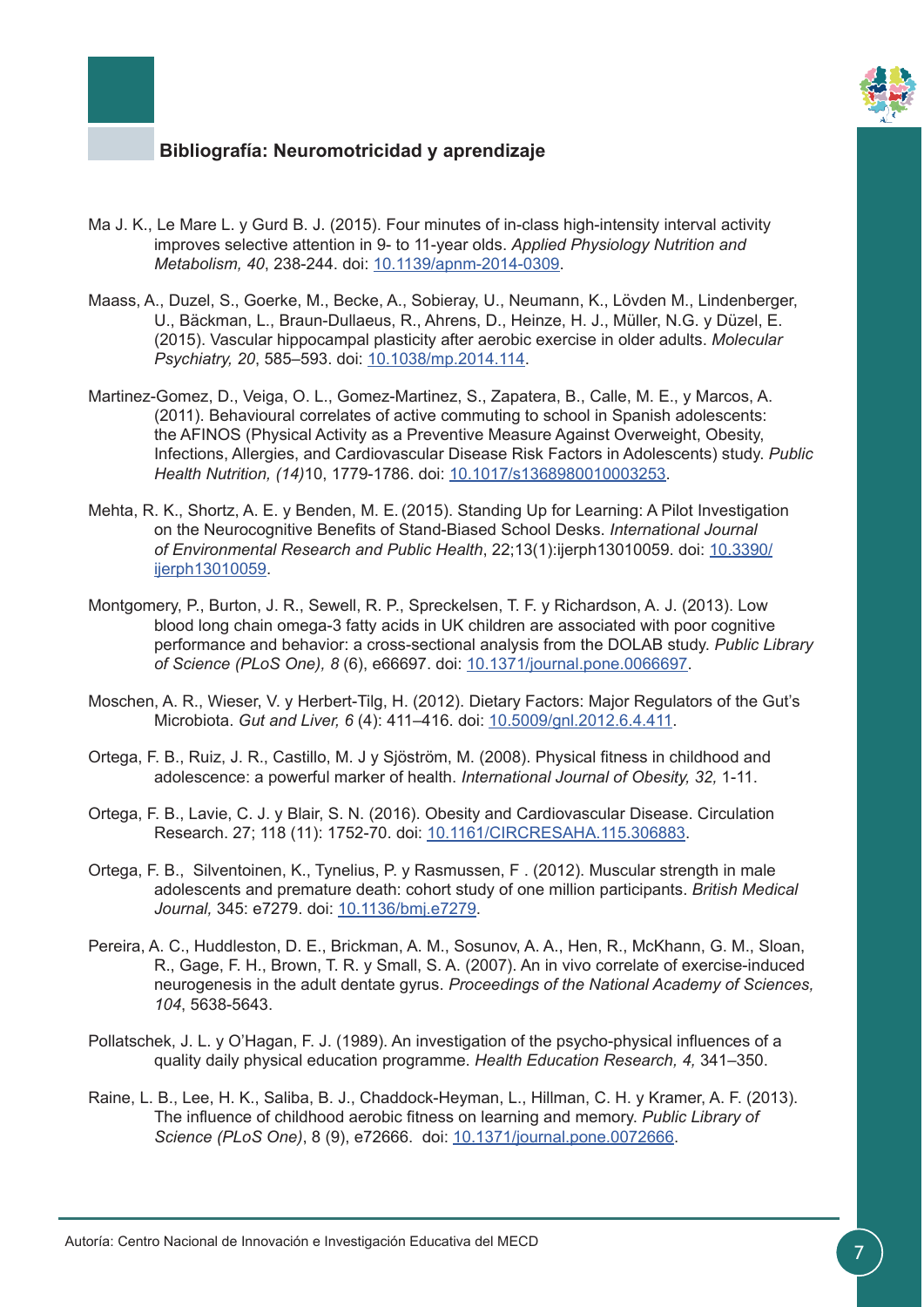

- Rasberry, C. N., Lee, S. M., Robin, L., Laris, B. A., Russell, L. A., Coyle, K. K. y Nihiser, A. J. (2011). The association between school-based physical activity, including physical education, and academic performance: a systematic review of the literature. *Preventive Medicine*, *52*, S10-S20. doi: [10.1016/j.ypmed.2011.01.027](http://linkinghub.elsevier.com/retrieve/pii/S0091743511000557).
- Ridgers, N. D., Carter, L. M., Stratton, G. y McKenzie, T. L. (2011). Examining children's physical activity and play behaviors during school playtime over time. *Health Education Research, 26* (4):586-95. doi: [10.1093/her/cyr014.](https://academic.oup.com/her/article-lookup/doi/10.1093/her/cyr014)
- Rodriguez-Ayllon, M., Cadenas-Sanchez, C., Esteban-Cornejo, I., Migueles, J. H., Mora-Gonzalez, J., Henriksson, P., Martín-Matillas, M., Mena-Molina, A., Molina-García, P., Estévez-López, F., Enriquez, G. M., Perales, J. C., Ruiz, J. R., Catena, A., Ortega, F. B. (2017). Physical fitness and psychological health in overweight/obese children: A cross-sectional study from the ActiveBrains project. Journal of Science and Medicine in Sport, S1440-2440(17)31065- 4. doi: [10.1016/j.jsams.2017.09.019.](http://linkinghub.elsevier.com/retrieve/pii/S1440244017310654)
- Rogers, P. J. (2016). Breakfast: how important is it really? A response (Letter to editor). *Public Health Nutrition,* 19(9):1720-1. doi: [10.1017/S1368980016000380](https://www.cambridge.org/core/journals/public-health-nutrition/article/breakfast-how-important-is-it-really-a-response/886A13F3D65C373A79FE4218B0AA1E44).
- Ruiz, J. R., Castro-Pinero, J., Artero, E. G., Ortega, F. B., Sjostrom, M., Suni, J. y Castillo, M. J. (2009). Predictive validity of health-related fitness in youth: a systematic review. *British Journal of Sports Medicine, 43*, 909-923. doi: [10.1136/bjsm.2008.056499.](http://bjsm.bmj.com/content/43/12/909)
- Ruiz, J. R., Ortega, F. B., Castillo, R., Martin-Matillas, M., Kwak, L., Vicente-Rodriguez, G., Noriega, J., Tercedor, P., Sjöström, M., Moreno, L.A. y AVENA Study Group (2010). Physical activity, fitness, weight status, and cognitive performance in adolescents. *Journal of Pediatrics, 157,* 917-922 e911-915. doi: [10.1016/j.jpeds.2010.06.026.](http://linkinghub.elsevier.com/retrieve/pii/S0022347610005172)
- Sallis, J. F., McKenzie, T. L., Kolody, B., Lewis, M., Marshall, S. y Rosengard, P. (1999). Effects of health-related physical education on academic achievement: project SPARK. *Research quarterly for exercise and sport, 70,* 127-134.
- Sarver, D. E., Rapport, M. D., Kofler, M. J., Raiker, J. S. y Friedman, L. M. (2015) Hyperactivity in attention-deficit/hyperactivity disorder (ADHD): Impairing deficit or compensatory behavior? *Journal of Abnormal Child Psychology, 43* (7), 1219-1232. doi: [10.1007/s10802-015-0011-1](https://link.springer.com/article/10.1007%2Fs10802-015-0011-1).
- Schaeffer, D. J., Krafft, C. E., Schwarz, N. F., Chi, L., Rodrigue, A. L., Pierce, J. E., Allison, J. D., Yanasak, N. E., Liu, T., Davis, C. L. y McDowell J. E. (2014). An 8-month exercise intervention alters fronto-temporal white matter integrity in overweight children. *Psychophysiology. 51*(8): 728–733. doi: [10.1111/psyp.12227](http://onlinelibrary.wiley.com/doi/10.1111/psyp.12227/abstract).
- Schmidt, M., Jäger, K., Egger, F., Roebers C. M. y Conzelmann, A. (2015). Cognitively engaging chronic physical activity, but not aerobic exercise, affects executive functions in primary school children: a group-randomized controlled trial. *Journal of Sport & Exercise Psychology,* 37, 575-591. doi: [10.1123/jsep.2015-0069](http://journals.humankinetics.com/doi/10.1123/jsep.2015-0069).
- Scudder, M. R., Khan, N. A., Lambourne, K., Drollette, E. S., Herrmann, S. D., Betts, J. L., Washburn, R. A., Donnelly, J. E. y Hillman, C. H. (2015). Cognitive control in preadolescent children with risk factors for metabolic syndrome. *Health Psychology*, *34*, 243-252. doi: [10.1037/hea0000114.](http://psycnet.apa.org/doiLanding?doi=10.1037/hea0000114)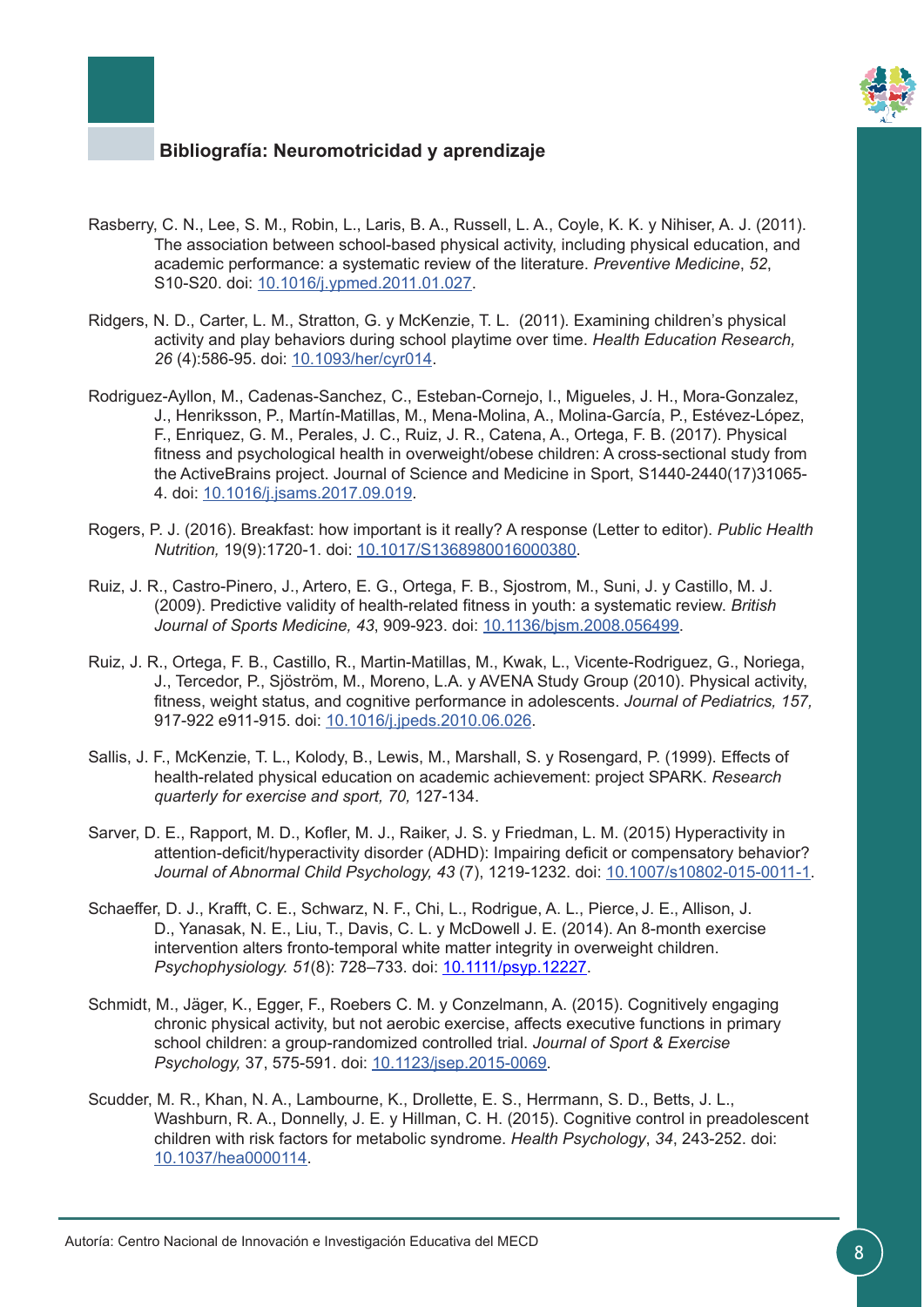

- Shefer, G., Marcus, Y. y Stern, N. (2013). Is obesity a brain disease?. *Neuroscience and Biobehavioral Reviews*, *37*(10), 2489-2503. doi: [10.1016/j.neubiorev.2013.07.015](http://www.sciencedirect.com/science/article/pii/S0149763413001863?via%3Dihub).
- Sibley, B. y Etnier, J. (2003). The relationship between physical activity and cognition in children: a meta-analysis. *Pediatric Exercise Science*, *15*, 243-256.
- Stillman, C. M., Cohen, J., Lehman, M. E. y Erickson, K. I. (2016). Physical activity and cognitive performance: A review of mediating mechanisms at multiple levels. *Frontiers in Human Neuroscience*, *10*, 626.
- Stylianou, M., Kulinna, P. H., Van der Mars, H., Mahar, M. T., Adams, M. A. y Amazeen, E. (2016). Before-school running/walking club: effects on student on-task behavior. *Preventive Medicine Reports, 3*, 196-202. doi: [10.1016/j.pmedr.2016.01.010](http://www.sciencedirect.com/science/article/pii/S2211335516000139?via%3Dihub).
- Strong, J. P., Malcom, G. T., McMahan, C. A., Tracy, R. E., Newman, W. P., 3rd, Herderick, E. E. y Cornhill, J. F. (1999). Prevalence and extent of atherosclerosis in adolescents and young adults: implications for prevention from the Pathobiological Determinants of Atherosclerosis in Youth Study. *Journal of the American Medical Association – JAMA, 281,* 727-735.
- Tomporowski, P. D., Davis, C. L., Miller, P. H. y Naglieri, J. A. (2008). Exercise and Children's Intelligence, Cognition, and Academic Achievement. *Educational Psychology Review, 20*, 111-131.
- Tononi, G. y Cirelli, C. (2014). Sleep and the price of plasticity: from synaptic and celular homeostasis to memory consolidation and integration. *Neuron, 81,* 12–34. doi: [10.1016/j.](http://linkinghub.elsevier.com/retrieve/pii/S0896627313011860) [neuron.2013.12.025](http://linkinghub.elsevier.com/retrieve/pii/S0896627313011860).
- Travlos, A. K. (2010). High intensity physical education classes and cognitive performance in eighth grade students: an applied study. *International Journal of Sport and Exercise Psychology, 8*  (3), 302-311.
- Trudeau, F. y Shephard, R. J. (2008). Physical education, school physical activity, school sports and academic performance. *International Journal of Behavioral Nutrition* and *Physical Activity, 5,* 10. doi: [10.1186/1479-5868-5-10](https://ijbnpa.biomedcentral.com/articles/10.1186/1479-5868-5-10).
- Van Praag, H., Fleshner, M., Schwartz, M. W. y Mattson M. P. (2014). Exercise, energy intake, glucose homeostasis, and the brain. *The Journal of Neuroscience, 34* (46), 15139-15149. doi: [10.1523/JNEUROSCI.2814-14.2014](http://www.jneurosci.org/content/34/46/15139).
- Vaynman, S., Ying, Z. y Gomez-Pinilla, F. (2004). Hippocampal BDNF mediates the efficacy of exercise on synaptic plasticity and cognition. *European Journal of Neuroscience, 20*, 2580- 2590.
- Villa-González, E., Ruiz, J. R. y Chillón, P. (2016). Recomendaciones para implementar intervenciones de calidad de promoción del desplazamiento activo al colegio. *Retos*, 30, 159-161.
- Westfall, D. R., Kao, S. C., Scudder, M. R., Pontifex, M. B. y Hillman, C. H. (2017). The association between aerobic fitness and congruency sequence effects in preadolescent children. *Brain and Cognition*, *113*, 85-92. doi: [10.1016/j.bandc.2016.12.005](http://www.sciencedirect.com/science/article/pii/S027826261630094X?via%3Dihub).